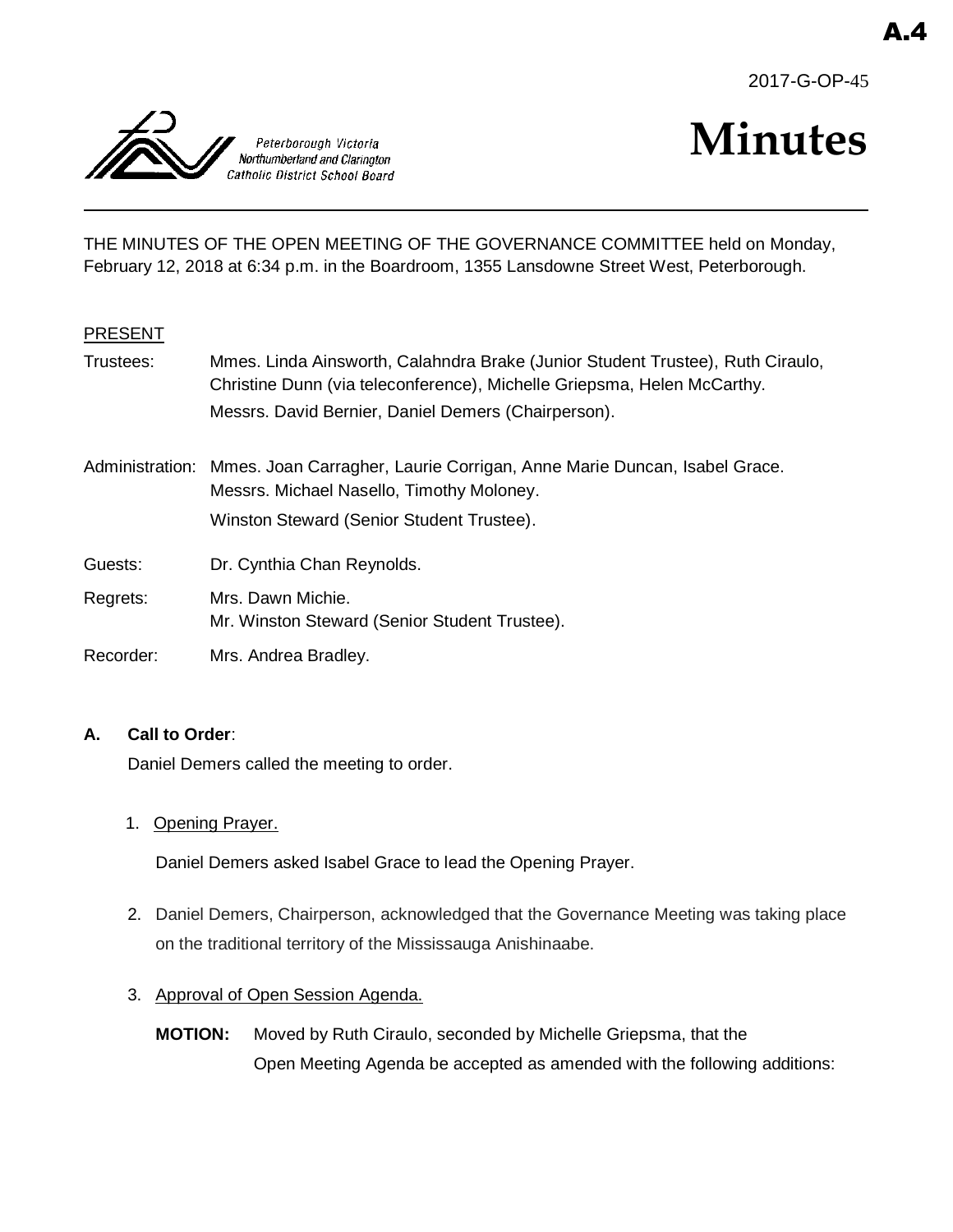- C.4. CCSTA (Canadian Catholic School Trustees' Association) AGM and Convention Registration.
- C.5. CSBA (Catholic School Boards Association) Questionnaire sent out by OCSTA (Ontario Catholic School Trustees' Association).
- E.1. Transportation Policy.

Carried.

- 4. Declarations of Conflicts of Interest.
- 5. Approval of the Minutes of the Governance Committee Open Session held on January 15, 2018.
	- **MOTION:** Moved by Michelle Griepsma, seconded by David Bernier, that the Minutes of the Governance Committee – Open Session, held on January 15, 2018, be approved as amended.

Carried.

6. Business Arising from the Minutes.

#### **B. Recommended Actions/Presentations:**

1. Mental Health and Addiction Nurses: Referrals and Statistics.

Dr. Cynthia Chan Reynolds, PVNCCDSB Educational Psychologist, shared the Mental Health Addiction Nurse Program presentation with the Governance Committee. Cynthia gave an overview of the mental health and addiction nursing initiative. She also presented a grid showing the number of MHAN (Mental Health and Addiction Nursing) Active Cases from 2013-2017. Cynthia answered trustee questions.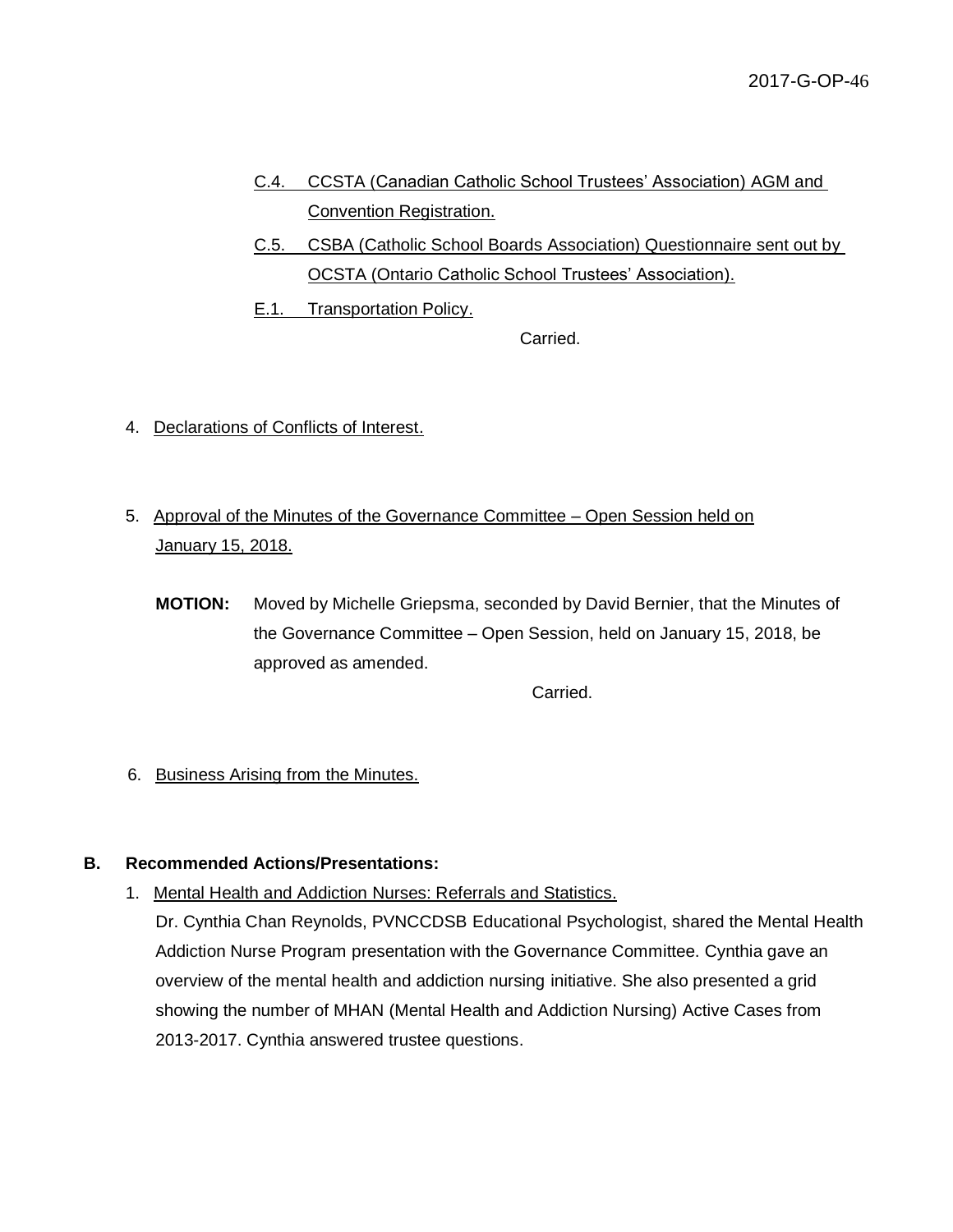#### 2. School Boards' Co-operative Inc. (SBCI) Attendance.

Joan Carragher, Superintendent of Learning/Leadership and Human Resource Services, presented the School Boards' Co-operative Inc. (SBCI) Attendance Report to the Governance Committee. Joan explained the key absence study findings for all boards and shared graphs. She reviewed the Magnitude of Absence by Employee Group for 2016-2017 and answered trustee questions.

#### **C. Information Items:**

#### 1. OESC: School Energy Coalition – Summary Status Report.

Isabel Grace, Superintendent of Business and Finance, presented the School Energy Coalition (SEC) Summary Status Report, December 31, 2017. This update comes out quarterly to assist boards in monitoring changes in electricity and natural gas rates.

#### 2. Capital Priorities Submission: September 2017.

Isabel Grace, Superintendent of Business and Finance, shared a Ministry of Education News Release. Ontario is investing \$748 million to help build 39 new schools, and renovate or expand another 40 across the province. PVNCCDSB submitted four projects for consideration. These projects may be resubmitted in the next round, pending de-brief information from the Ministry of Education.

#### 3. School Renewal Priorities for 2017-18 and 2018-19.

Isabel Grace, Superintendent of Business and Finance, and Richard Driscoll, Facility Services Manager, will attend the next Governance Meeting to discuss school renewal priorities for the next two years. Some renewal priorities focus on roofing, portables, playground structures, welding projects, and air conditioning.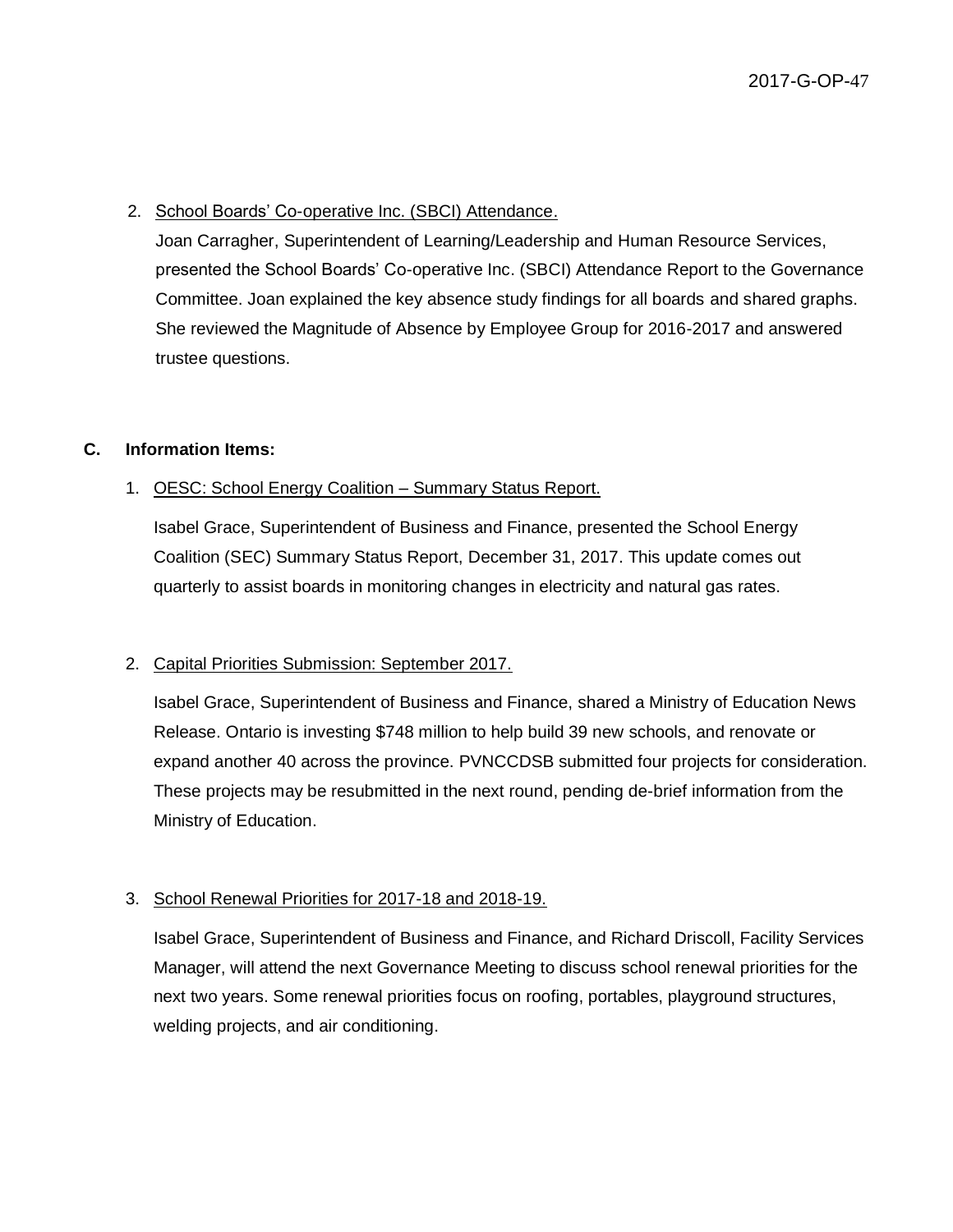#### 4. CCSTA (Canadian Catholic School Trustees' Association) AGM and Convention Registration.

Michelle Griepsma, Board Chairperson, reminded trustees to register for the AGM and Convention being held June 7- 9, 2018 in Kelowna, British Columbia. Trustees should contact Pam Smith, Executive Assistant in the Director's Office, before March 5 to secure hotel bookings and register for workshops.

## 5. CSBA (Catholic School Boards Association) Questionnaire sent out by OCSTA (Ontario Catholic School Trustees' Association).

Michelle Griepsma, Board Chairperson, urged trustees to complete questionnaire. Trustees will not receive a reply back when questionnaire is submitted.

#### **D. Old Business:**

#### **E. New Business:**

1. Transportation Policy.

Michelle Griepsma, Board Chairperson, suggested that there be further discussion surrounding the Transportation Policy before the next Board meeting. Trustees have concerns about student safety while walking to bus stops and at school drop-off sites. Data that has been collected will be reviewed. Trustees will craft a motion to put forth at the February 26 Board meeting.

#### **F. Next Meeting:**

1. Monday, March 5, 2018 – 6:30 p.m.

#### **G. Conclusion:**

1. Closing Prayer.

Daniel Demers asked Isabel Grace to lead the Closing Prayer.